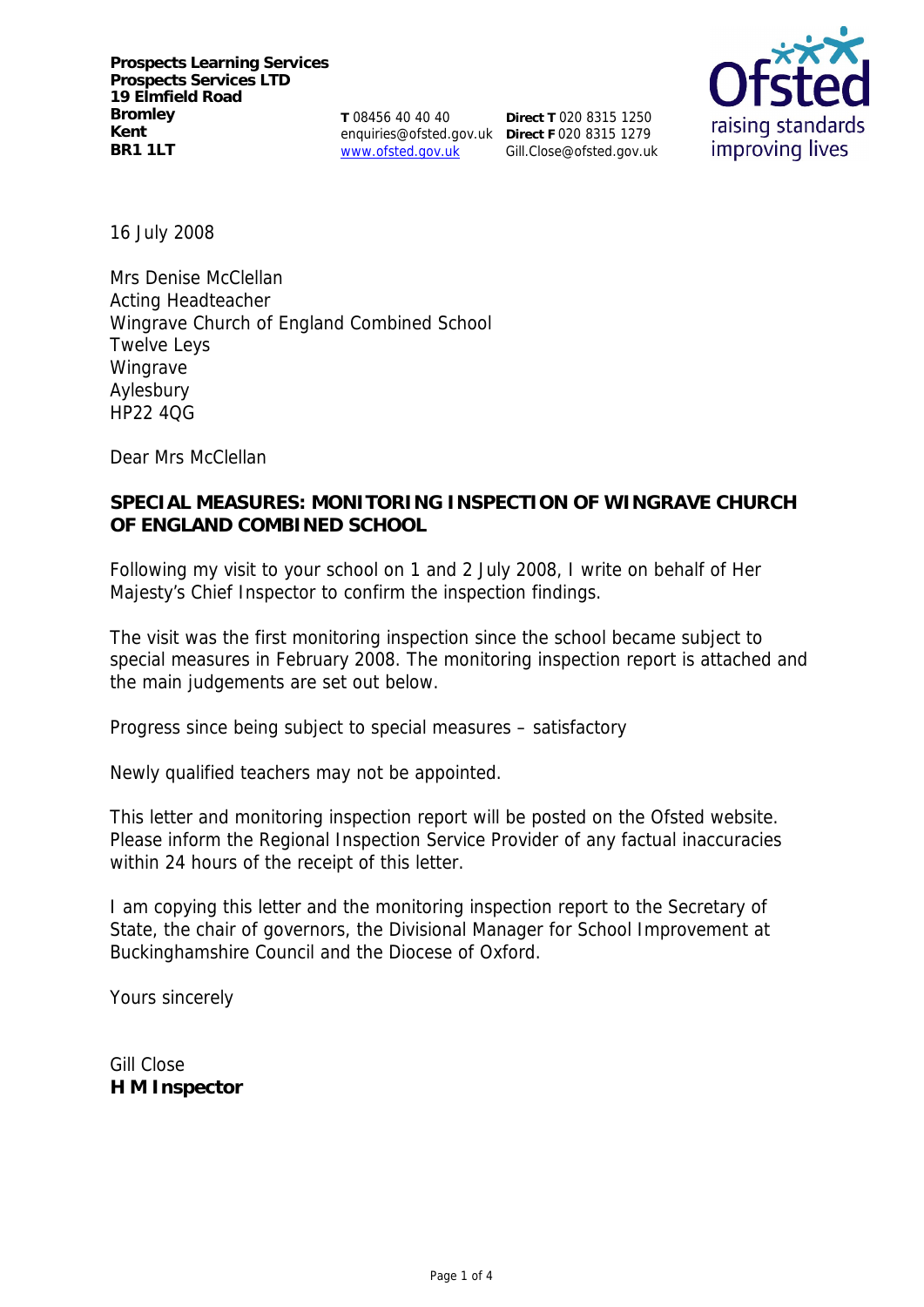

# **SPECIAL MEASURES: MONITORING OF WINGRAVE CHURCH OF ENGLAND COMBINED SCHOOL**

**Report from the first monitoring inspection: 1 and 2 July 2008**

## **Evidence**

The inspector observed the school's work, scrutinised documents and spoke to the acting headteacher, groups of pupils, parents, the chair and vice-chair of governors, a representative from the local authority, a representative from the Diocese, teachers and support staff.

#### **Context**

A recently retired experienced headteacher joined the school as interim headteacher shortly after the school was placed in special measures. Since the resignation of the headteacher at the end of June, she has taken on the role of acting headteacher until a substantive headteacher is in post. Experienced teachers have been appointed for next term to enable all pupils to be taught in single age classes.

#### **Achievement and standards**

The school's records and pupils' work indicate improved standards since the inspection. However, they show that attainment in science lags behind that in English and mathematics. Emerging improvements in pupils' progress noted in the inspection have continued. In some cases, pupils have made particularly good progress this year. Evidence from monitoring records shows improved progress in lessons overall, but this is variable. There remain a few lessons in which some pupils make insufficient progress. On some occasions these are the most able pupils and, at other times, it is because pupils are not clear about what they are expected to do.

Progress on the areas for improvement identified by the inspection in February 2008:

 Raise standards and increase the progress made in lessons, especially in Years 3 to 6 – satisfactory

**Personal development and well-being**

Pupils enjoy school and work hard in lessons. They collaborate well in pairs and groups when given the opportunity.

## **Quality of provision**

Pupils enjoy their lessons and participate fully in them. The care teachers show for their pupils and the desire for them to do well are evident in lessons. Pupils say their teachers are very helpful, and explain things if they are stuck. Relationships between pupils and teachers are good. Since the last inspection, teaching has been planned more effectively to challenge and engage pupils with work suitable for their needs and interests. A range of activities is often provided for different groups of pupils.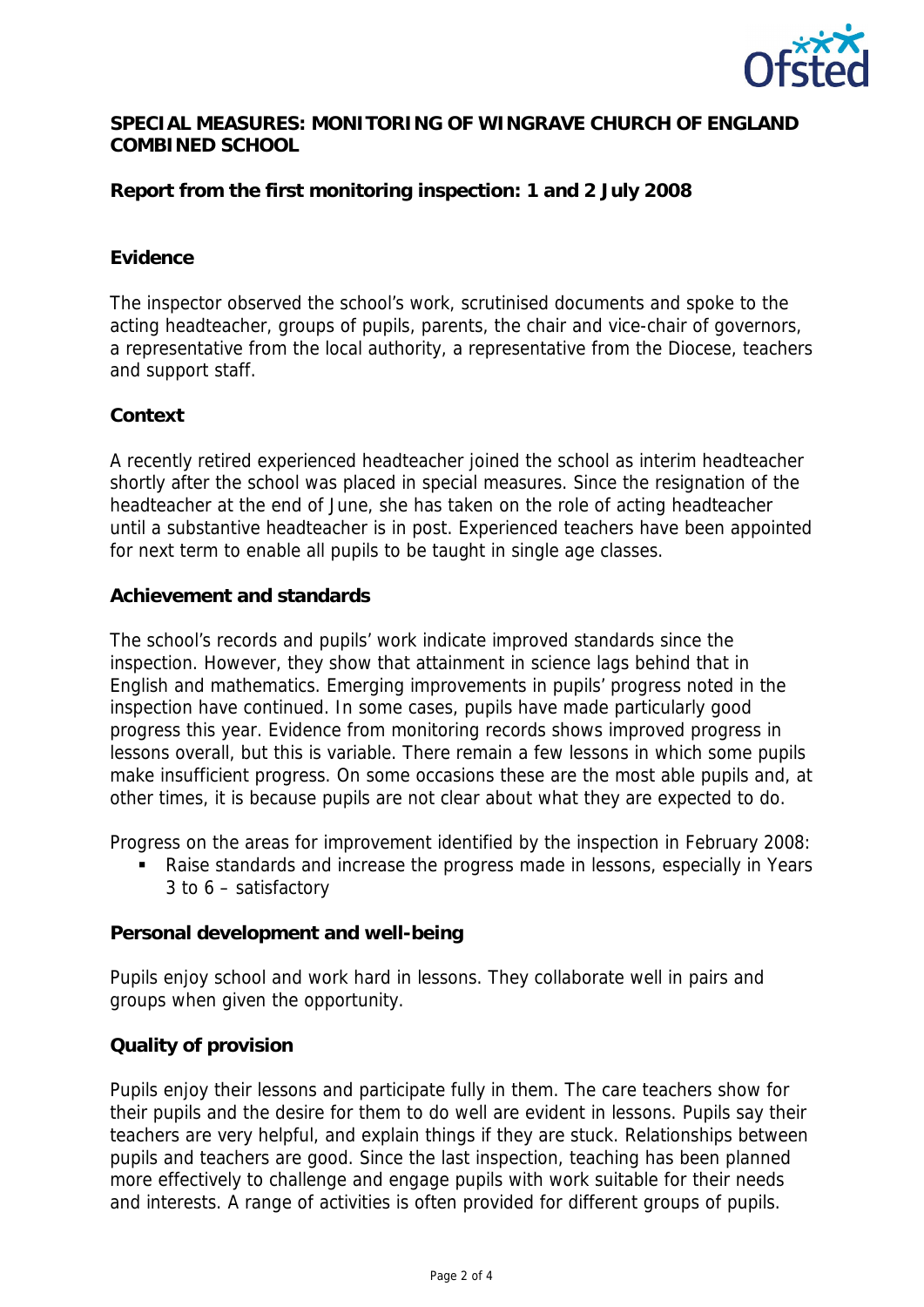

This challenges many of them, but sometimes the explanation and development of the task do not make the best of the materials, so some pupils do not gain the access they need or others are prompted too much. Sometimes the work itself is not challenging enough. Teachers use more information than at the last inspection about difficulties pupils have had with their work or a test to help individuals or groups and to prepare future lessons for the class. Pupils with learning difficulties and/or disabilities, or who may be falling behind, are benefiting from increasingly well targeted supported. Pupils are given more interesting work and some say they regularly take part in pair and group activities. Reading books are much better matched to children's needs. One parent said, 'My daughter's reading has moved on rapidly, she is now much more motivated'. Homework is now more effective. It is more consistently set and marked.

Many pupils find aspects of mathematics lessons too easy and some science work too hard, especially where concepts or activities are insufficiently well explained. Teachers say they would welcome additional support in science.

Pupils know the National Curriculum levels they are working at in English, mathematics and science, although younger ones are not clear about their target for the end of the key stage. Parents welcome the greater information about attainment levels and recent progress that they were given at parents' evening. Pupils have in their books a set of targets for a level in each of the core subjects which teachers asses them on. However, targets are not used consistently to challenge pupils, involve them in self-assessment or inform their parents. Whilst pupils often make summary judgements of whether they have understood the work in a lesson, they are not always informed well enough to make reliable judgements or know how this relates to their overall progress through the levels.

Pupils and parents say they are getting better written feedback on pupils' work, and in some cases this gives clear guidance to help pupils improve, which they follow up well in written dialogue with their teacher. However, much marking focuses on praise and misses opportunities to take learning further.

The school has introduced a new computerised system for tracking pupils' attainment and progress to inform intervention, and recognised that some of the data on past performance was not reliable. It has rightly identified the need for increased consistency in judging attainment to enable less reliance on tests.

There are some minor safeguarding issues for the school to address.

Progress on the areas for improvement identified by the inspection in February 2008:

- Ensure that teachers set suitably challenging tasks matched to pupils' needs satisfactory
- Use information on pupils' academic progress more effectively to improve teaching, particularly in Years 3 to 6 – satisfactory

# **Leadership and management**

The acting headteacher is working well with staff, governors and parents to move the school forward. There is a clear sense of team work and positive drive. Staff